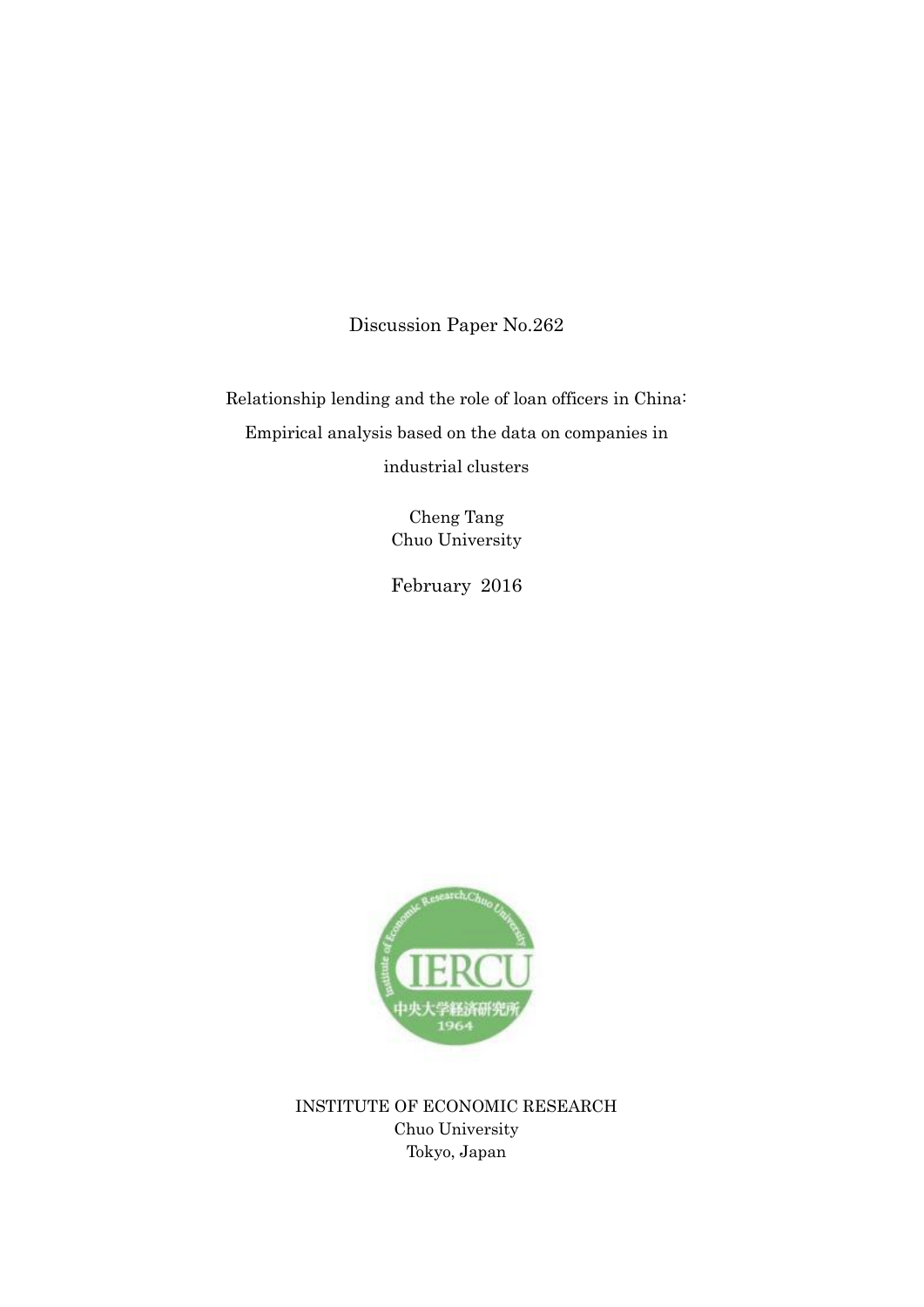Relationship lending and the role of loan officers in China: Empirical analysis based on the data on companies in industrial clusters

Cheng Tang<sup>\*</sup>

# **Abstract**

Relationship lending refers to lending behavior in which a financial institution makes loan decisions based on the accumulated soft information on the borrower. Empirical studies have revealed its positive effect on lending. However, questions concerning who generates and accumulates soft information and in what ways in China have never been analyzed empirically. This paper aims to explain empirically whether loan officers play a role in generating soft information in relationship lending by using data collected through survey conducted among SMEs located in the apparel industry clusters in Zhejiang and Jiangsu provinces. Based on the results of this study, relationship banking in China pertaining to the role of loan officers seems even more important than generally recognized.

Key words: Relationship lending; Soft information; Small-and medium-sized enterprises JEL classification : G21,G31

 $\overline{a}$ 

<sup>\*</sup> Professor, Faculty of Economics Chuo University; Email:tang@tamacc.chuo-u.ac.jp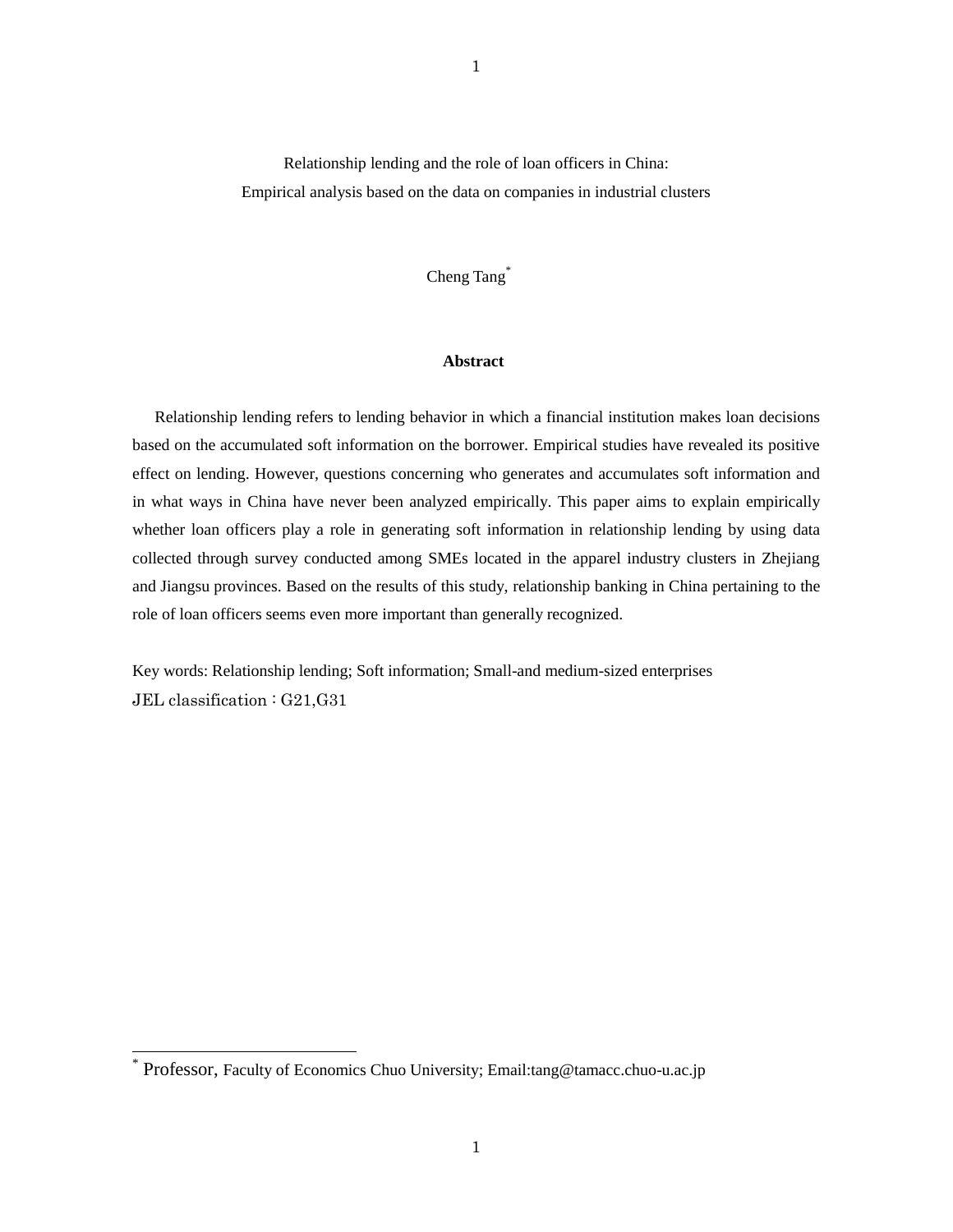#### **1. Introduction**

A vast amount of research on relationship banking—or relationship lending—accumulated since the 1990s shows the importance of this business model (e.g., positive impact on lending). For example, Boot (2000), who is known for corporate finance research, argues that relationship banking is actually the best approach to solving information asymmetry. In Japan, specific action items for regional financial institutions were laid out in the "Action Program Concerning the Enhancement of Relationship Banking Functions", which was released by the Financial Services Agency in March 2003. The purpose of the program was to enhance the function of relationship banking.

Lending through relationship banking as a business model has also generated research interest among academics in China in recent years. For example, Hé (2010) used World Bank's 2003 survey data on 2,400 companies to show that as interest rate lowered and the number of banks with which these companies do business with increases, the length of business relationship with a particular bank does not significantly affect the lending terms. Hé (2013) also showed that a stronger relationship reduced the collateral cost at the time of obtaining a loan. In addition, Tang (2011, 2012) conducted an empirical analysis on relationship banking based on the data collected on small and medium-sized enterprises (SMEs) located mainly in three regions, namely, Ningbo, Shaoxing, Jiaxing/Jiashan, and Huzhou, where textile industry clusters in Zhejiang Province are situated. His research showed that dealing with a smaller number of banks and cultivating a long term relationship with them had the positive effect of reducing the level of financial constraints on the borrowing parties. He also demonstrated the tendency that as the relationship between borrowing industry and the lending banks grew closer and the possibility for more intimate relationship lending in terms of financing for SMEs within industry clusters increases, the terms and conditions under which the borrowers conducted business with the banks (e.g., collateral) improved.

Previous studies on the benefit of relationship lending in China often focus on the impact on lowered interest rate, reduced funding constraints, and the availability of funding. As a result, these analyses tend to affirm theoretically expected benefits, that is, the effectiveness of relationship lending, such as reduced information asymmetry, attributed to soft information that lenders obtain through their close relationship with borrowers.

However, while relationship lending is a lending behavior in which loan decisions are made based on soft information that the financial institution has accumulated on borrowers, it is also important to explore who generates and accumulates such information and in what ways. Muramoto (2010) points out that soft information is generated more by individuals than by organizations and accumulated by loan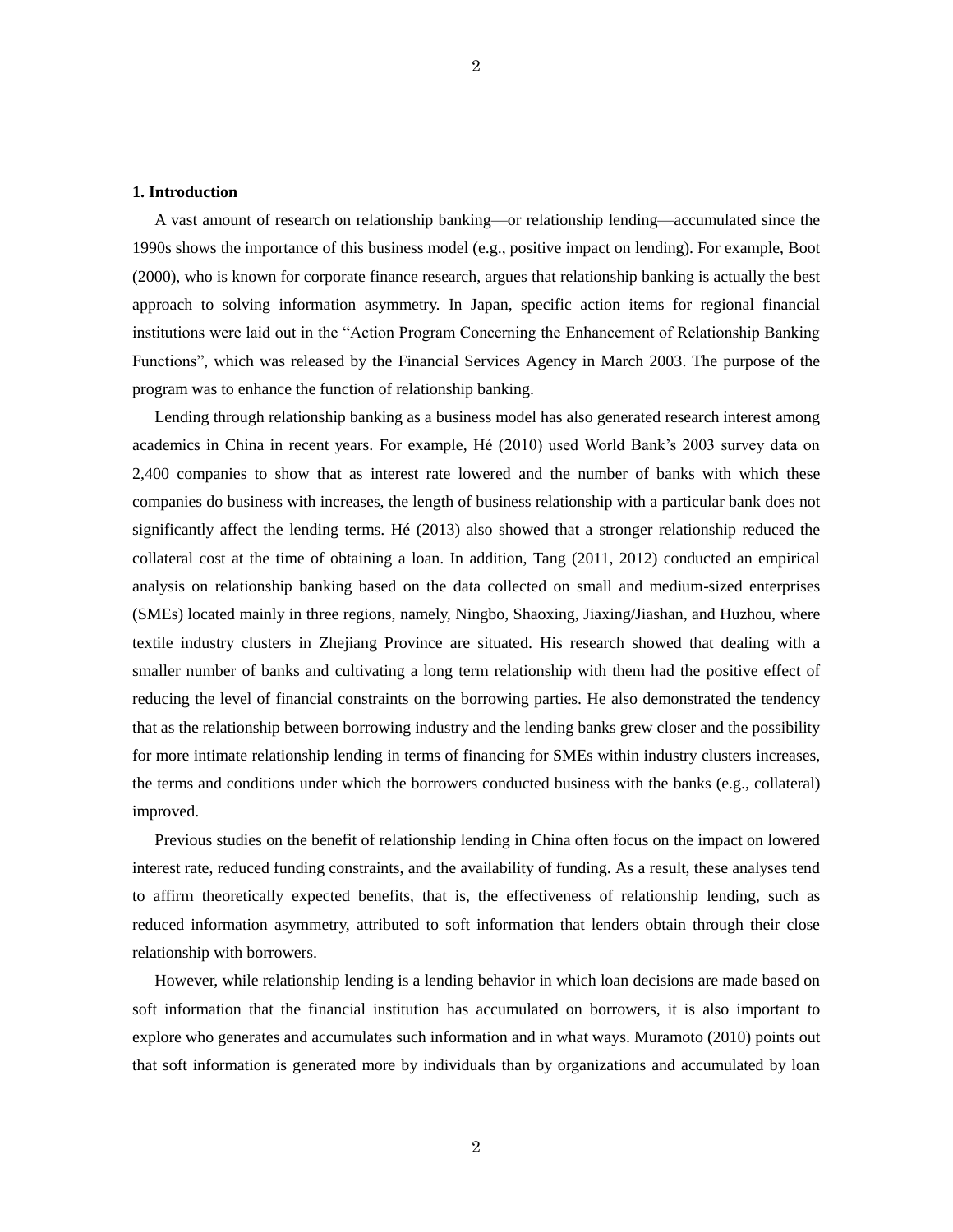officers in many cases. Xu (2010) showed that the financing for SMEs by commercial banks is generally broken down into five stages: accepting the loan application, researching, screening, approving, and financing. It is conceivable that loan officers play an important role in producing and accumulating soft information during these processes.<sup>1</sup> However, even though the importance of loan officer's role was recognized, to date, no one has demonstrated this empirically.

3

Thus, using a survey conducted among SMEs located in the apparel industry clusters in the Zhejiang and Jiangsu provinces, this paper demonstrates empirically whether loan officers are playing a role in producing soft information under relationship lending in China and sheds light on our understanding of the role of loan officer in concrete terms.<sup>2</sup> There are two critical issues this paper hopes to address. First, what is the actual financing behavior of loan officers and whether they are playing an important role as generators of soft information on companies. Second, once we establish that loan officers are important and the soft information they generate actually has a positive effect on relationship lending, then we can say that relationship lending has its merit.

With these two objectives in mind, I will review previous studies on loan officers in Section 2 to show that this paper is the first empirical study on China. In Section 3, I will propose two hypotheses for the empirical study, provide an overview of the individual company data used in this paper, and analyze independent variables and descriptive statistics. In Section 4, I will conduct empirical analyses on those two hypotheses to explain the role of loan officers in China. Finally, I will summarize the main findings of this paper in Section 5 and describe future research tasks.

# **2. Previous Studies**

 $\overline{a}$ 

Among the few previous studies on the role of loan officers, Scott (2006), for example, analyzed that financing could worsen when the loan officer changes. Garica-Appendini (2007) pointed out that soft information becomes critical when the bank and the company have a close business relationship. Based on the importance of using soft information, Godbillon-Camus and Godlewski (2007) noted that it is desirable to provide loan officers with incentives in the form of appropriate salary valuation and delegated authority. Cerqueiro (2009) discussed the issue with loan officers' discretion vs. rules in setting interest rates. The study by Berger and Black (2011) indicated that smaller financial institutions tend to emphasize relationship lending. Uchida, Udell, and Yamori (2012) empirically demonstrated that the role of loan officers is important to some extent in Japan.

<sup>&</sup>lt;sup>1</sup>The role of loan officers was also verified in the interview that we conducted with S City commercial bank in January 2016.

 $2$ This type of analysis method is based on Uchida, Udell, and Yamori (2012).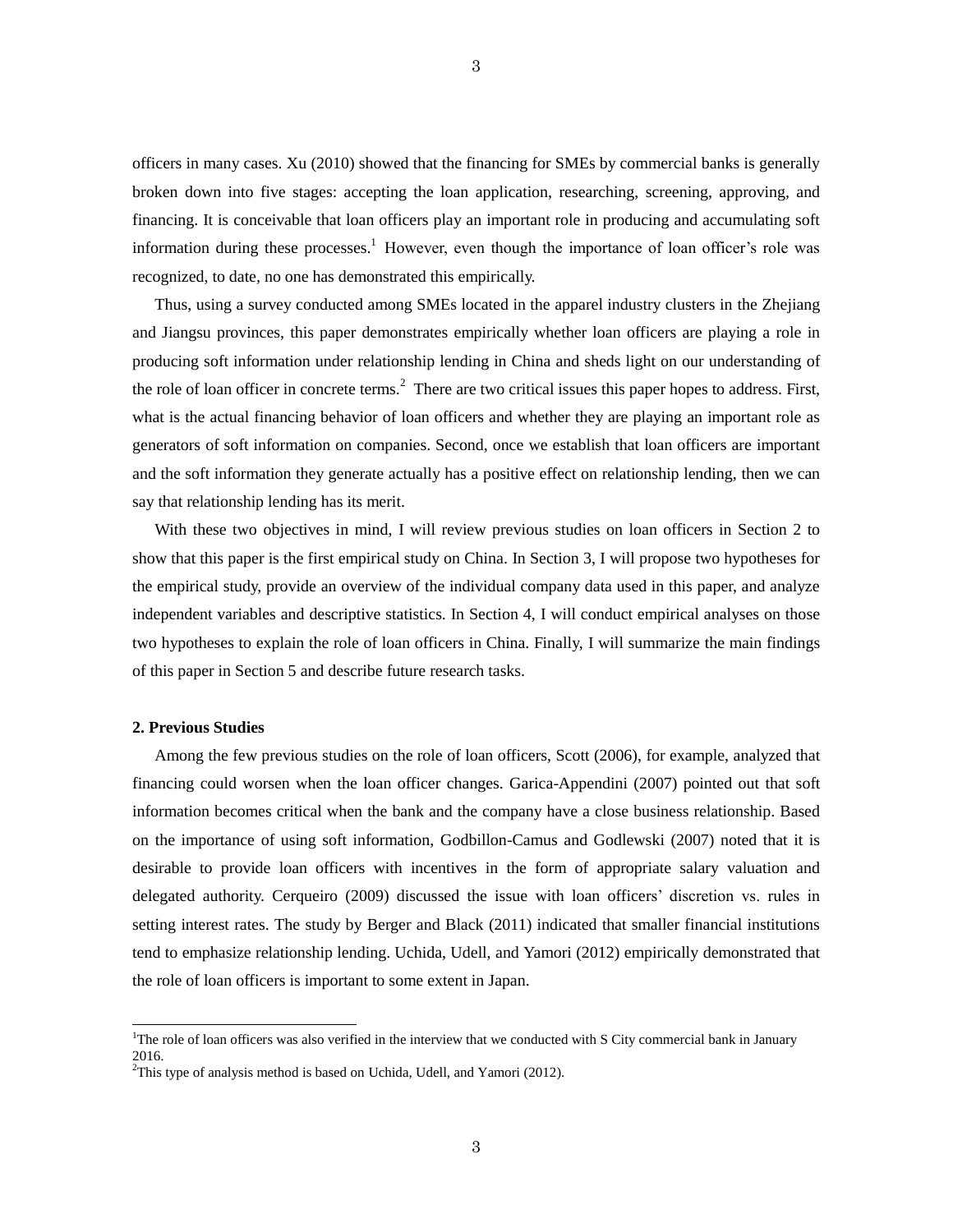Meanwhile, our review indicated that no empirical study has been conducted on the activities and characteristics of loan officers relative to relationship banking, even though there are case studies. Xu (2010) looked at the Tailong Commercial Bank in Taizhou City, Zhejiang Province and found that their management model in valuing soft information has resulted in a successful bank business at Tailong Bank, which mainly serves small and micro enterprises. In their business model, Tailong Bank has a unique screening system called "three qualities and three figures." The term "three qualities" refers to personality, collateral, and products; they indirectly check the intention to repay loans by asking employees, business partners, and people who are indirectly involved with the company about the personality of the business operator and assess a company's actual repayment capability by examining the quality of a company's products, sales situation, and outlook. The bank also considers it important to verify the collateral to cover the risk against the loan. Furthermore, they understand the actual production activities of the company by analyzing "three figures," which refer to the amount of electricity usage, the amount of water usage, and customs declarations, to reduce information asymmetry.

That said, it became clear from the interview that we conducted in March 2011 with the assistant general manager of the financing division of a state-owned commercial bank branch in S City that Tailong Bank is not the only bank that focuses on soft information relative to actual financing behavior. Tang (2012) showed that banks do not necessarily trust information, such as a company's credit rating, tax reports, and financial statements. This is because it is known that there are frequent cases of underreporting in the State Administration of Taxation filings by SMEs. Therefore, it is essential for banks to obtain information on companies through their own investigation. When doing so, the due diligence report prepared by the loan officer (project manager) becomes an important reference material to determine whether to finance. This report mainly includes the following items: 1) personal disposition of the business operator (personality, creditworthiness, etc.), 2) management tenure and position in the industry, 3) personal assets, 4) foreign investments, 5) future prospects of the industry, 6) information obtained from business partners and competitors, 7) verification of the inventory, and 8) verification of the electricity and water bills. In other words, these are what they consider important. We can see that loan officers generate and accumulate various types of soft information on the business operator and the company in the form of a report at the time of loan screening.

### **3. Hypotheses and Descriptive Analysis of the Data**

Thus, in order to test whether such a role of loan officers actually leads to the theoretical outcome, a survey on the textile industry clusters in China was conducted between February and April of 2012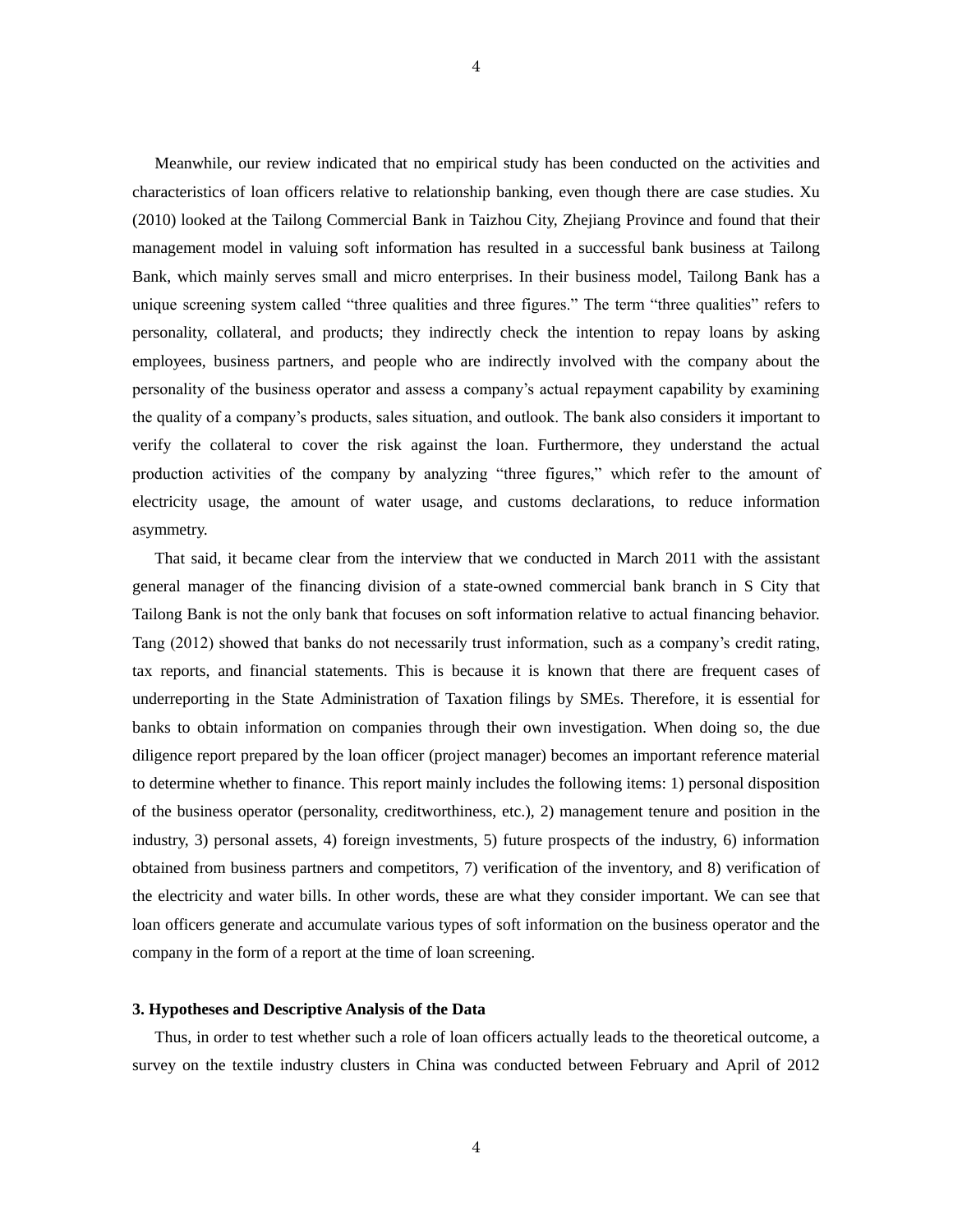(hereinafter referred to as "2012 Survey"). It is an independent face-to-face survey with a total of 157 companies in the cotton-spinning-related industry in regions located in the Zhejiang and Jiangsu provinces. Notably, the 2012 Survey asked a wide range of questions relating to the activities of the loan officer, soft information (attributes on the company and the business operator), business relationship with financial institutions, company's business challenges, initiatives for innovation, and desired government policies, in addition to "hard information" (e.g., financial data) of the company. The analysis in this paper will focus particularly on the role of loan officers in relationship lending based on such individual company data. Notably, the survey was also conducted in 2010 and 2011, although some questions are different; therefore, the quality of the survey can be considered consistent.

Given that soft information is considered important in relationship lending as described above, we would like to propose the following two hypotheses regarding the role of loan officers. The first hypothesis (Hypothesis 1) is that loan officers play an important role in generating soft information in relationship lending. For this hypothesis, we will use our company survey data and aim to explain what kind of activities loan officers actually undertake during the process of generating soft information, as well as to verify their role. It is represented by Equation (1) as follows:

Amount of soft information  $= f$  (Characteristic and activities of the loan officer, strength of the relationship, control variable) (1) (1)

In other words, the dependent variable in Hypothesis 1 is soft information (SOFT). Independent variables include loan officer's characteristics and activities to produce soft information, various variables to represent the strength of the relationship, the variables to remove the hard information on the company, and various control variables to represent the characteristics of the company.

The next hypothesis (Hypothesis 2) is that if soft information is being accumulated, it must provide some kind of benefit to a company through the role of loan officers in obtaining financing. This is expressed in Equation (2) as follows:

Benefit of the relationship  $= g$  (amount of soft information, control variables) (2)

In other words, the dependent variable of Hypothesis 2 is the benefit of the relationship. As independent variables, the equation uses soft information (SOFT), which is the dependent variable in Hypothesis 1, as well as a variety of variables to represent the strength of the relationship and various control variables that represent the characteristics of the company.

Under these two hypotheses, the important thing is how to measure soft information (SOFT). Following Scott (2004) and Uchida, Udell, and Yamori (2012), we prepared a set of six questions to have companies rated as to how well financial institutions know about them. They are: 1) whether they know your company, 2) whether they know your company's management team and owner, 3) whether they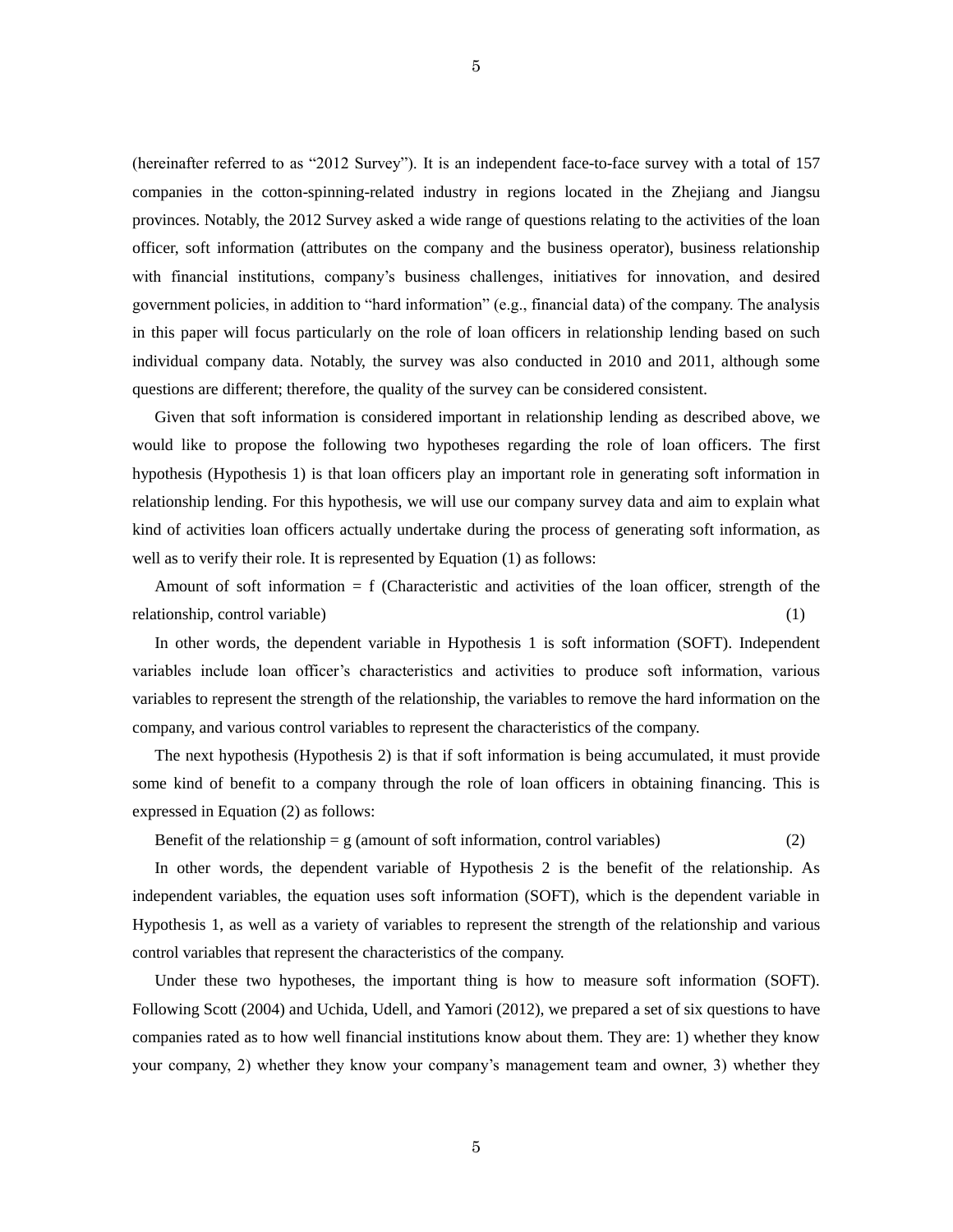know the industry your company belongs to, 4) whether they know the market your company is involved in, 5) whether they know the local community your company belongs to, and 6) the frequency of daily contact between your company and the loan officer. We decided to use the responses to each question based on a five-point scale, where 1 means "doesn't know at all" and 5 means "knows very well," to perform the principal component analysis and create variables for soft information.<sup>3</sup>

Table 1 shows the percentages as to how each company rated the six items based on a five-point scale. According to the table, the most chosen rating category was 3 (knows) for all items, except for Item 5; in general, many companies rated financial institutions 3 or 4. Furthermore, among the six items, Item 1 had the highest mean score of 3.43, whereas Item 4 had the lowest mean score of 3.04. The first principal component obtained from the principal component analysis using the rating scores for the six items as described above is the dependent variable of soft information (SOFT).<sup>4</sup>

| Rating Items                                                                      | 1.<br>Doesn't<br>know at<br>all | 2.<br>Doesn't<br>know<br>well | 3.<br>Knows | 4.<br><b>Knows</b><br>well | 5. Knows<br>very well | Total<br>(Mean) |
|-----------------------------------------------------------------------------------|---------------------------------|-------------------------------|-------------|----------------------------|-----------------------|-----------------|
| 1) Knows your company                                                             | 2.3                             | 13.2                          | 36.4        | 35.7                       | 12.4                  | 100%<br>(3.43)  |
| 2) Knows your company's<br>owner and management<br>team                           | 1.6                             | 18.6                          | 41.1        | 26.4                       | 12.4                  | 100%<br>(3.29)  |
| 3) Knows your company's<br>industry                                               | 1.6                             | 22.5                          | 41.1        | 14.0                       | 20.9                  | 100%<br>(3.30)  |
| 4) Knows the markets<br>related to your company                                   | 1.6                             | 26.4                          | 41.9        | 27.1                       | 3.1                   | 100%<br>(3.04)  |
| 5) Knows the local<br>community your company<br>belongs to                        | 3.1                             | 17.1                          | 33.3        | 39.5                       | 7.0                   | 100%<br>(3.30)  |
| 6) Frequency of daily<br>contacts between your<br>company and the loan<br>officer | 0.8                             | 14.7                          | 48.8        | 28.7                       | 7.0                   | 100%<br>(3.26)  |

Table 1: Items for Companies to Rate Financial Institutions

Note: Sample size =129

 $\overline{a}$ 

 $3$ Such a verification method is based on Uchida, Udell, and Yamori (2012).

<sup>4</sup>In addition, we have created dummy variables, which were assigned the value of 1 when the response was "Quite excellent," and we performed the principal component analysis using those six dummy variables to create the dependent variable SOFT2 by using the first principal component obtained as a result. However, given that SOFT produced more results with better quality, we have determined to proceed with the analysis by using SOFT as the dependent variable.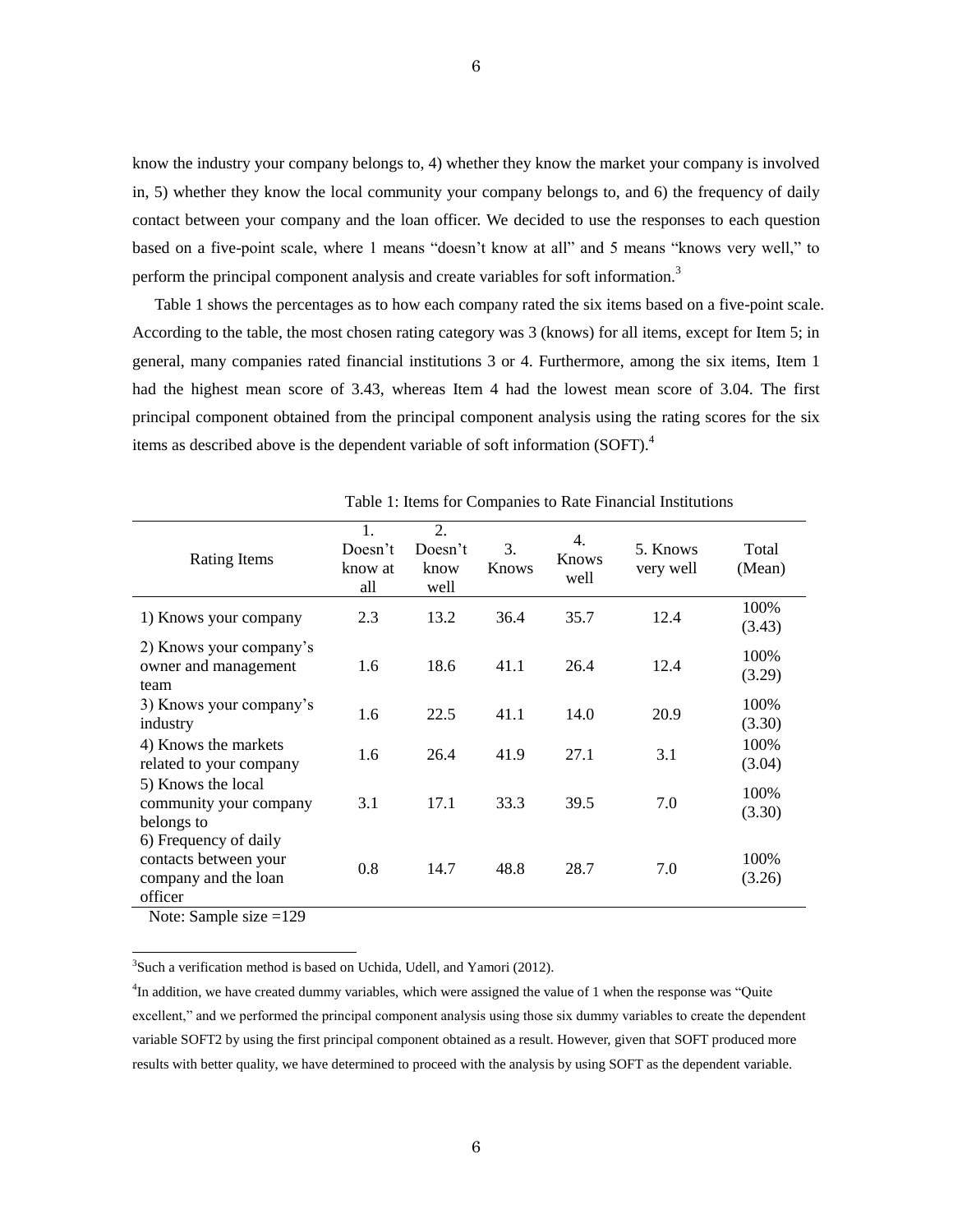|                      | Choices                 | Sample size<br>(companies) | Percentage<br>(% ) |
|----------------------|-------------------------|----------------------------|--------------------|
|                      | None                    | 104                        | 75.4               |
| Replacement of the   | Once                    | 24                         | 17.4               |
| loan officer         | Twice or more           | 10                         | 7.3                |
|                      | Total                   | 138                        | 100.0              |
|                      | In his/her 20s          | 18                         | 13.1               |
| Age of the loan      | In his/her 30s          | 88                         | 64.2               |
| officer              | In his/her 40s or older | 31                         | 22.6               |
|                      | Total                   | 137                        | 100.0              |
|                      | At the company          | 44                         | 32.4               |
|                      | At the bank             | 90                         | 66.2               |
| Meeting place        | Other                   | $\mathfrak{D}$             | 1.5                |
|                      | Total                   | 136                        | 100.0              |
|                      | Meet in person          | 54                         | 39.4               |
|                      | Telephone               | 79                         | 57.7               |
| Contact method       | E-mail, etc.            | $\overline{4}$             | 2.9                |
|                      | Total                   | 137                        | 100.0              |
|                      | 5 minutes or less       | 43                         | 34.1               |
| Temporal distance to | 6 to 10 minutes         | 48                         | 38.1               |
| meet                 | More than 10 minutes    | 33                         | 26.2               |
|                      | Total                   | 126                        | 100.0              |

Table 2: Business Activities and Relationship with the Loan Officer

Next, the variables given below are used as independent variables. First, the following variables related to the characteristics and activities of the loan officer could come to mind as variables that affect the production and accumulation of soft information by the loan officer. In other words, the loan officer-replacement dummy variable can be used to indicate that the loan officer was never replaced in the past two years (replacement  $= 1$  and no replacement  $= 0$ ; however, the coding was reversed at the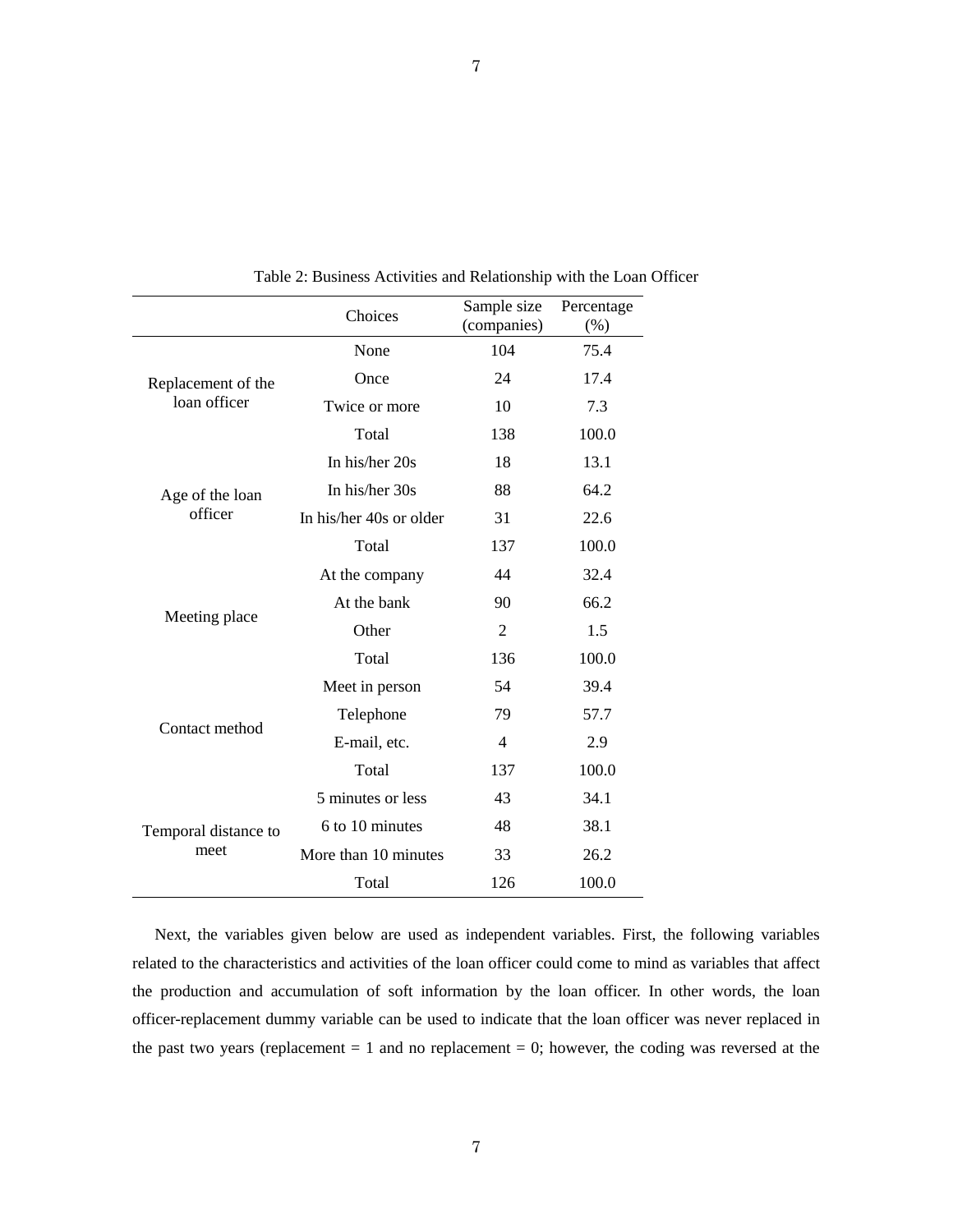time of analysis).<sup>5</sup> Theoretically, the variable is expected to have a positive sign in relation to SOFT, given that the amount of information generated would increase when no loan officer replacement occurs.

Another one is the age group dummy variable (in his/her  $30s = 1$ ), which represents the experience of the loan officer. The variable is expected to be positive, given that those in a younger age group are generally less knowledgeable and experienced with various aspects of their clients, whereas those in their 40s or older have a richer collection of soft information on their clients. However, Uchida, Udell, and Yamori (2012) pointed out that the sign is not always clear because younger loan officers might visit their clients more frequently and strive to collect soft information.

The questionnaire also asks about the frequency of contact with the bank in terms of how many times they meet each other per month or per year. With the dummy variable for the place for meeting the loan officer (at the company  $= 1$ , at the bank  $= 0$ ), having the loan officer visit the company in person rather than meeting at the bank is probably a plus for generating soft information. As for the most frequently used contact method (in person  $= 1$ , telephone, fax, QQ, etc.  $= 0$ ), in-person communication should have a better effect on generating soft information than telecommunication.

The characteristics and activities of the loan officer, as described above, are shown in Table 1. Based on the table, loan officers were not replaced in approximately 75.4% of all cases, whereas the cases of one-time replacement accounted for 17.4%, and the cases with twice or more replacements accounted only for 7.3%. In the case of China, a system to rotate personnel every two to three years, similar to the one found in Japan, is rarely seen, and there is usually a system in which loan officers are held accountable until their financing projects are completely paid off.<sup>6</sup> As for the age group of loan officers, those in their 20s and 30s account for 13.1% and 64.2%, respectively, for a total of 77.3%. In addition, 66.2% meet at the bank, 57.7% use the telephone, and 39.4% meet in person in terms of contact method. In addition, we can see that 72.3% are located within a 10-minute drive in terms of the temporal distance between the company and bank. This is probably attributable to the fact that many of the companies we studied are located in the suburbs or rural areas.

Table 3: Descriptive Statistics

| Sample Size | Mean | SD | Min | Max |
|-------------|------|----|-----|-----|
| (companies) |      |    |     |     |

 $5$ The interval based on which the loan officer is rotated probably differs by bank; however, given that the interviews we conducted indicated that loan officers at commercial banks are sometimes transferred and replaced every two to three years, we use the period of two years in this paper.

 $\overline{a}$ 

<sup>&</sup>lt;sup>6</sup>In many cases, compensation, such as bonuses for the loan officer, is dependent on the repayment status of the company (according to an interview with a bank branch manager conducted by the authors in May 2015).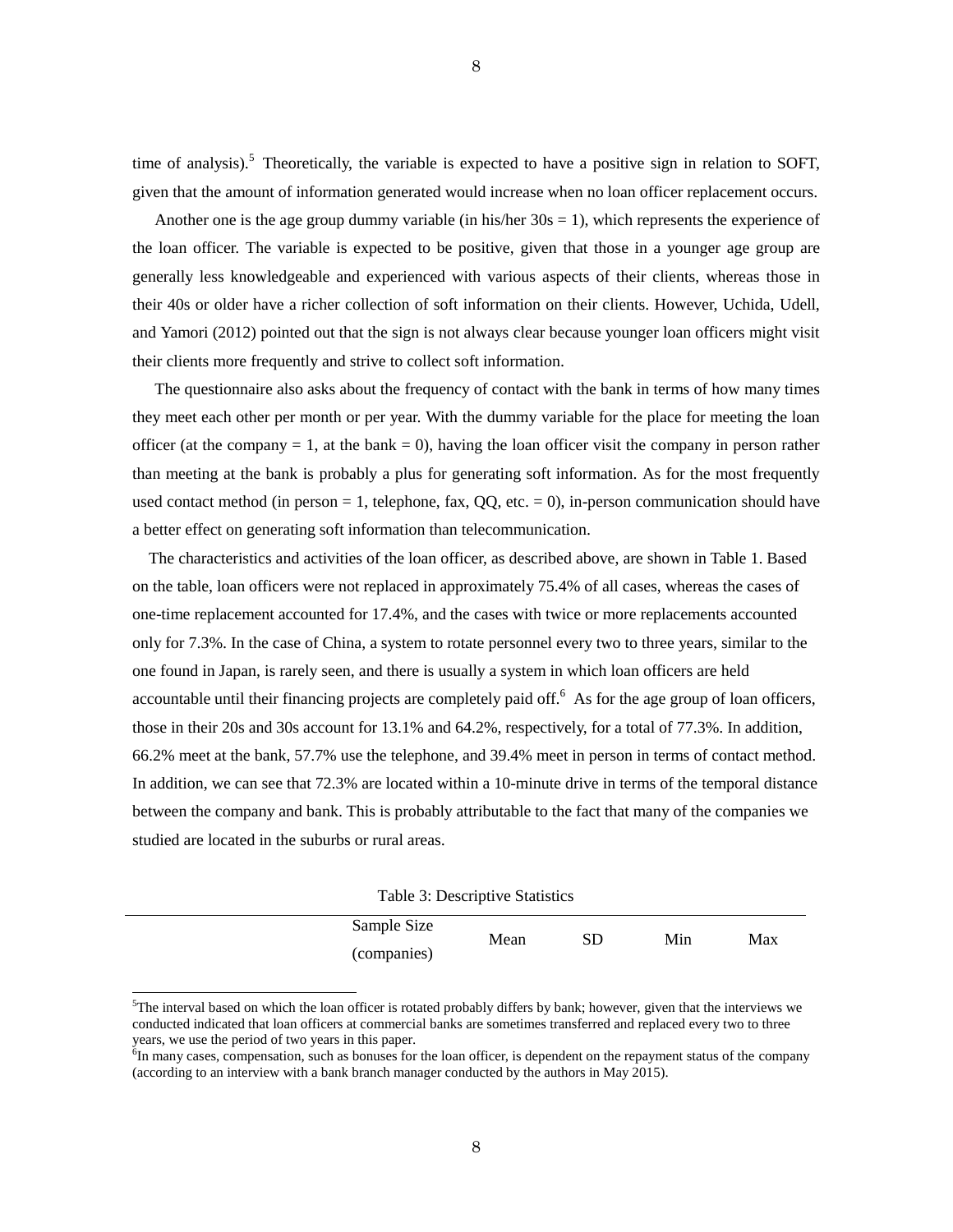| (1) Company and Operator Attributes        |     |                    |          |                  |              |
|--------------------------------------------|-----|--------------------|----------|------------------|--------------|
| Age of the company<br>(years)              | 144 | 9.514              | 5.238    | $\mathfrak{2}$   | 26           |
| Capital (10,000 yuan)                      | 141 | 549.175            | 1407.424 | 15               | 10000        |
| Management tenure of the<br>CEO (years)    | 144 | 7.951              | 4.891    | $\mathbf{1}$     | 24           |
| Number of employees<br>(individuals)       | 144 | 168.819            | 139.055  | 15               | 820          |
| Asset size (10,000 yuan)                   | 139 | 2441.424           | 4679.646 | 100              | 31061        |
|                                            |     | (2) Main Variables |          |                  |              |
| Frequency of visit (per<br>year)           | 135 | 15.585             | 33.174   | $\overline{0}$   | 240          |
| Distance (minutes)                         | 126 | 10.901             | 8.886    | $\mathbf{1}$     | 80           |
| Replacement of the loan<br>officer (times) | 138 | 0.754              | 0.432    | $\boldsymbol{0}$ | $\mathbf{1}$ |
| Age of the loan officer                    | 137 | 0.774              | 0.420    | $\mathbf{0}$     | $\mathbf{1}$ |
| Meeting place                              | 136 | 0.324              | 0.470    | $\boldsymbol{0}$ | $\mathbf{1}$ |
| Contact method                             | 137 | 0.394              | 0.490    | $\boldsymbol{0}$ | 1            |
| Number of banks financing<br>the company   | 116 | 1.690              | 0.807    | $\mathbf{1}$     | 5            |
| Longest relationship with a<br>bank        | 136 | 4.390              | 3.089    | $\mathbf{1}$     | 23           |
| Diversification of business                | 133 | 3.195              | 0.957    | $\mathbf{1}$     | 6            |

In addition, the frequency of financial statement submissions to the bank is categorized as (1) at least once a month, (2) once every three months, (3) once every six months, and (4) once a year. Here, the dummy variable is coded so that "(1) at least once a month" has the value of 1. This can be regarded as an important control variable to remove hard information because we can say that a higher frequency in which the lender company submits financial statements to the bank implies that the bank is making such a demand to the lender company and monitoring the company's financial situation carefully. By doing this, the frequency of contact with the loan officer increases, thus helping produce soft information. As regards variables to represent the scale of the company, we asked for information about the size of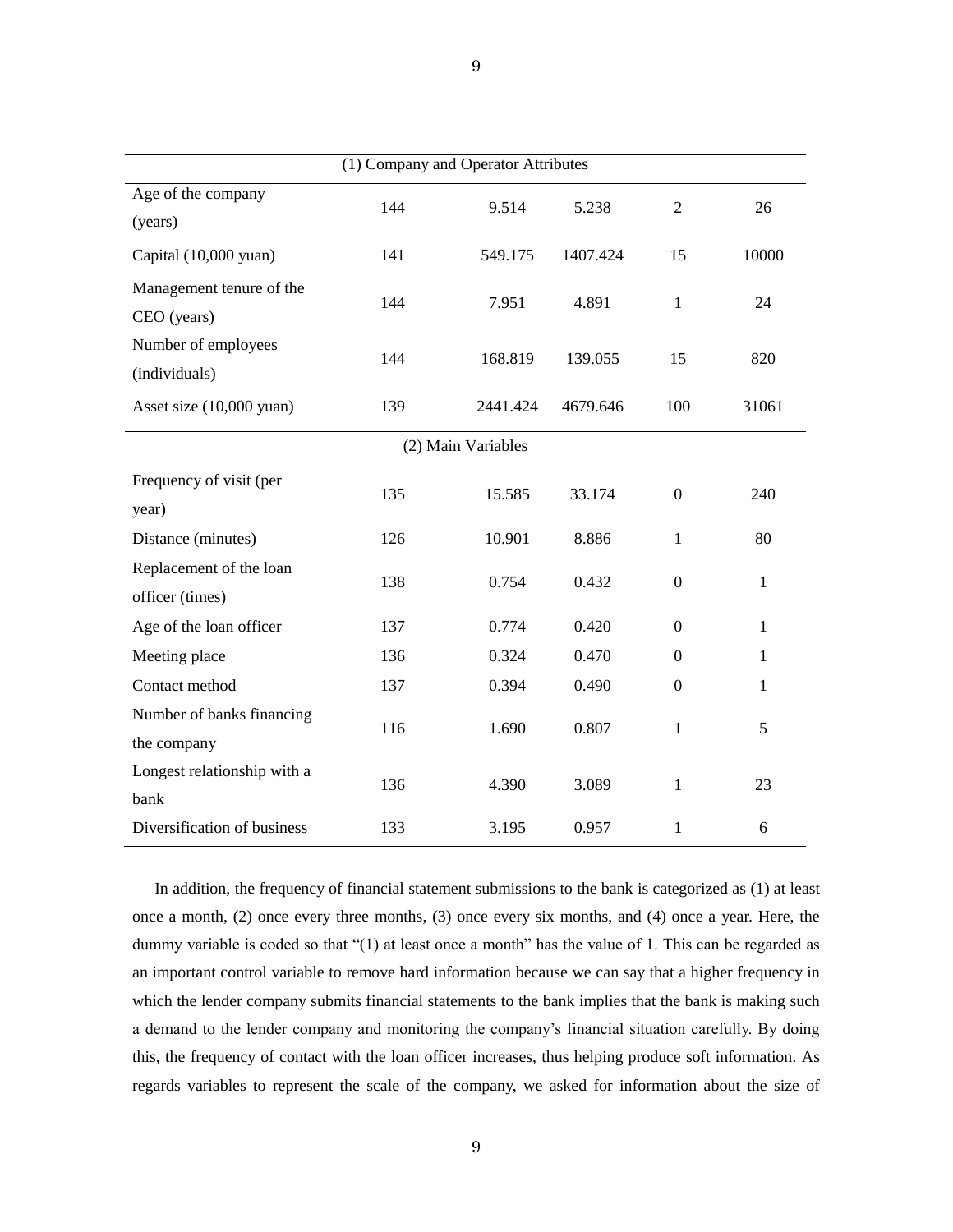capital, size of total assets, sales, number of employees, age of company, and sales performance in the past two years, which is categorized into (1) consecutive surplus, (2) surplus to deficit, (3) deficit to surplus, and  $(4)$  consecutive deficit. Notably, the dummy variable assigns the value of 1 to " $(1)$ " consecutive surplus."

Furthermore, as regards the characteristics of the business operator, we asked for information about the operator's tenure as a manager, educational background, and whether he/she is a founder. It is probably easier for the loan officer to collect soft information when the company has been in the business longer. A company's creditworthiness should also be higher if the business operator is a founder who is better educated. However, these variables do not have a considerable effect on the quantitative analysis because more than 90% of our surveyed companies' business operators are founders, and more than 70% of them have an educational background of high school or less.

Finally, as a control variable, the temporal distance dummy variable (DISTANCE, within 10 minutes  $= 1$ , 10 minutes or more  $= 0$ ) is used as an independent variable that represents the strength of the relationship between the company and the bank.<sup>7</sup> According to the relationship theory, the frequency of contact between an SME and their bank increases as the distance between them becomes shorter to make it easier for them to build a close relationship. For example, Alessandrini, Presbitero, and Zazzaro (2008) analyzed and found that the amount of funding provided to the company increases as the distance between the company and bank becomes shorter. As regards the number of banks from which a company received loans, although we can expect the relationship to be stronger when there are fewer banks, the mean among SMEs remains at 1.69 banks, as shown in Table 2. The means in Japan and the United States have been reported as 4.1 to 4.2 (Ono and Uesugi, 2009) and 1.2 (Brick and Palia, 2007), respectively. In addition, the longer the company does business with their main bank, the stronger their relationship should become. Such analyses on the strength of relationship have shown the significance of the length of relationship in empirical studies, such as that by Tang (2012).

The diversity of business services also represents the strength of relationship lending because financial transactions include not only lending to companies but also such items as settlement, wealth management product investment, and foreign currency procurement. Looking at Table 2, our study shows that the mean of a bank's business services to the company is 3.1. However, as shown by Tang (2012), it seems banks often impose that companies take a portion of the loan financed by the bank and redeposit or reinvest in wealth management products when obtaining a loan from a bank. In fact, 38 companies, or 28.6% of all companies we surveyed, are receiving wealth management service.

 $\overline{a}$ 

10

<sup>&</sup>lt;sup>7</sup>We have also asked about spatial distance.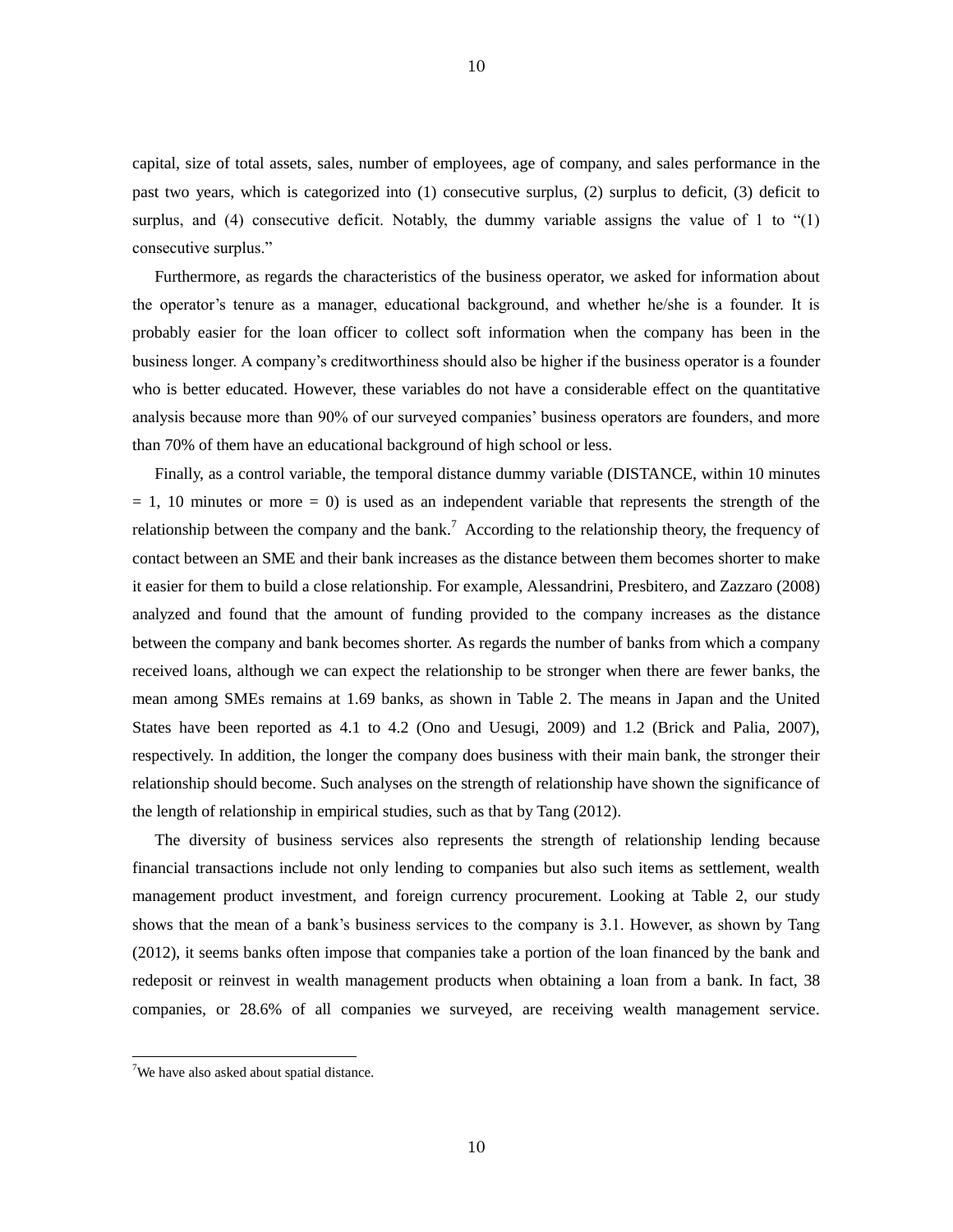According to Ono and Uesugi (2009), the mean number of business services (excluding lending transactions) that SMEs receive from their main bank is 4.2. We can say that SMEs in Japan actually conduct more diversified financial transactions with their banks.

# **4. Estimation Results**

The estimation result for Hypothesis 1 is shown in Table 4. This is the result of analyzing a loan officer's role in accumulating soft information. Based on this, the result is positive and significant when the loan officer was not replaced. It implies that the amount of soft information produced increases when the same loan officer remains in charge of the lender company on a long-term basis. The reference age

| (Dependent Variable = $S\text{OFT}$ )                                                                          | Coefficient | Standard<br>error | p-value |
|----------------------------------------------------------------------------------------------------------------|-------------|-------------------|---------|
| Constant term                                                                                                  | $-6.348***$ | 1.890             | 0.001   |
| Tenure as CEO                                                                                                  | 0.046       | 0.028             | 0.105   |
| Asset size (log)                                                                                               | $2.919***$  | 0.941             | 0.003   |
| Frequency of visit                                                                                             | $-0.005$    | 0.004             | 0.235   |
| Replacement of the loan officer (no = 0, once or more = 0)                                                     | $0.758***$  | 0.332             | 0.025   |
| Age group of the loan officer (in his/her $30s = 1$ )                                                          |             |                   |         |
| In his/her 20s                                                                                                 | 0.534       | 0.413             | 0.202   |
| In his/her 40s or older                                                                                        | 0.232       | 0.327             | 0.944   |
| Meeting place (at the company = 1; at the bank = 0)                                                            | 0.046       | 0.300             | 0.988   |
| Contact method (in person = 1; telephone, fax, $QQ$ , etc. =<br>$\left( 0\right)$                              | $-0.095$    | 0.270             | 0.726   |
| Frequency of financial statement submission (once a month<br>or more = 1; once every three months or less = 0) | $1.274***$  | 0.301             | 0.000   |
| Number of banks with loans                                                                                     | $-0.563$    | 0.181             | 0.003   |

Table 4: Information Production and Activities of the Loan Officer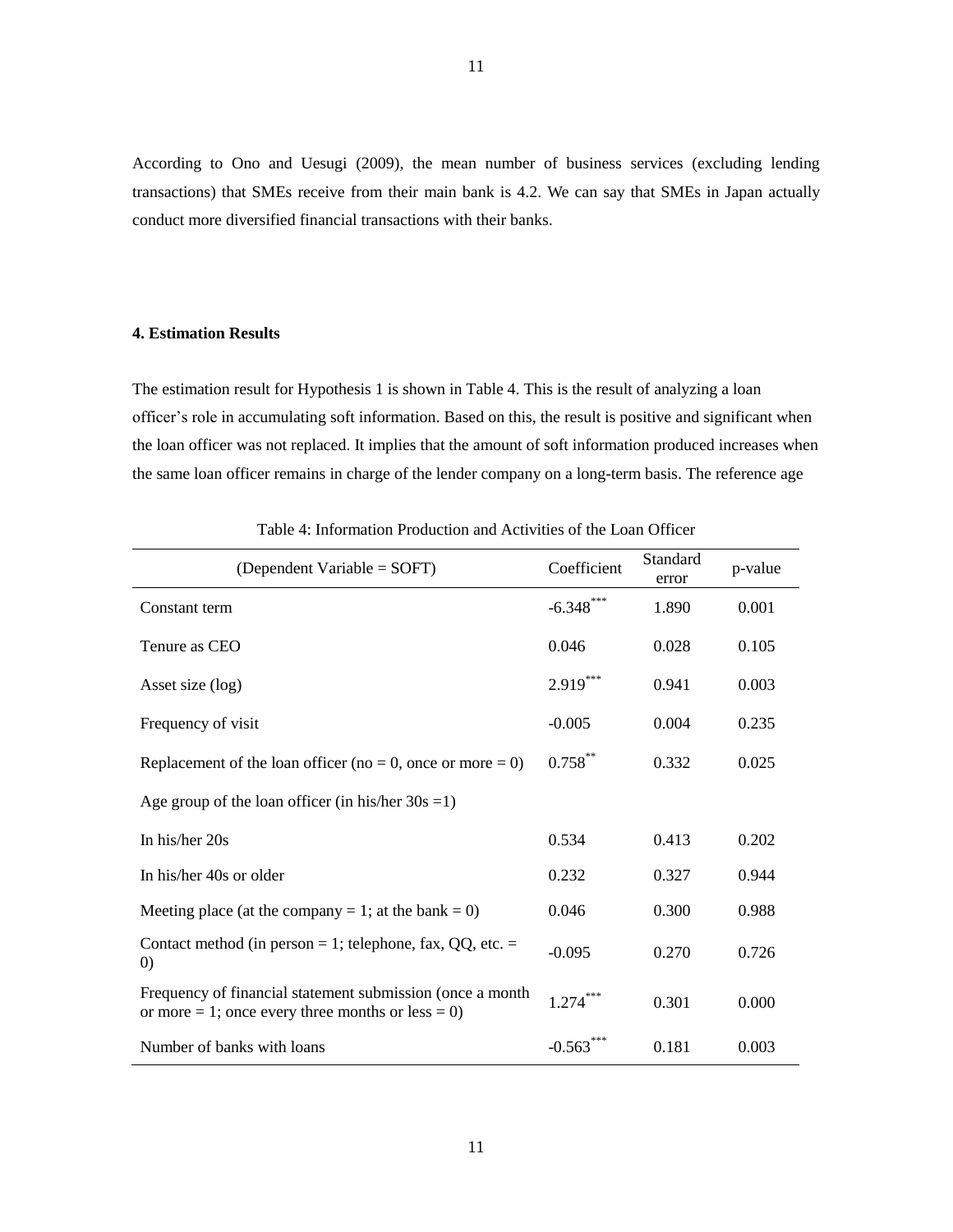| Regional bank (regional bank $= 1$ ; state-owned bank;<br>commercial bank = $0$ ) | 0.369      | 0.263 | 0.163 |
|-----------------------------------------------------------------------------------|------------|-------|-------|
| Temporal distance (within 5 minutes $= 1$ ; more than 5<br>$minutes = 0$          | $0.605***$ | 0.269 | 0.027 |
| Sample size                                                                       | 101        |       |       |
| Adjusted coefficient of determination                                             | 0.315      |       |       |

Note: \*\*\*, \*\*, and \* indicate that the coefficient is significant at the 1%, 5%, and 10% levels,

respectively.

group of the loan officer is "in his/her 30s," and the dummy variables were not significant for "in his/her 20s" or "in his/her 40s or older," indicating that the collection of soft information is not associated with the level of a loan officer's skill. In addition, it became clear that factors such as meeting place and contact method were unrelated.

We consider the results for other main independent variables. The dummy variable for submitting financial statements at least once a month was positive and significant. This suggests that frequent submissions of financial statements by the company led the bank to understand the company's financial situation well and/or to increase the frequency of contact with the loan officer through visitation. In addition, the dummy variable of temporal distance was positive and significant, thus implying that the relationship becomes closer as the distance between the bank and the company becomes shorter. Furthermore, the number of banks the company does business with was negative and significant, thus suggesting that the relationship becomes weak because information on the borrowing company might not be sufficiently generated.

To sum up the above analysis results for Hypothesis 1, a certain level of the role played by loan officers in generating and accumulating soft information was confirmed. The next analysis task is to test Hypothesis 2 as to what is the significance of soft information. That is, if soft information is being accumulated, it is necessary to demonstrate that it has a positive impact on obtaining funding. Here, the dependent variable to represent the benefit of relationship is the question item indicating the level of difficulty that the company encounters while being evaluated for a loan. In particular, this question concerns the current screening process when they want a loan, and we provided answer options, including (1) very strict, (2) slightly strict, (3) relatively easy, and (4) don't know (however, given that there were only several companies that said "don't know," (4) was excluded). Notably, among the valid sample of 134 companies, 35.8% (48 companies) chose (1), whereas 52.2% (70 companies) and 11.9% (16 companies) chose (2) and (3), respectively. If soft information had a positive impact on relationship lending, companies should choose (3), or at least (2), in terms of the level of difficulty they encounter at the time of loan screening.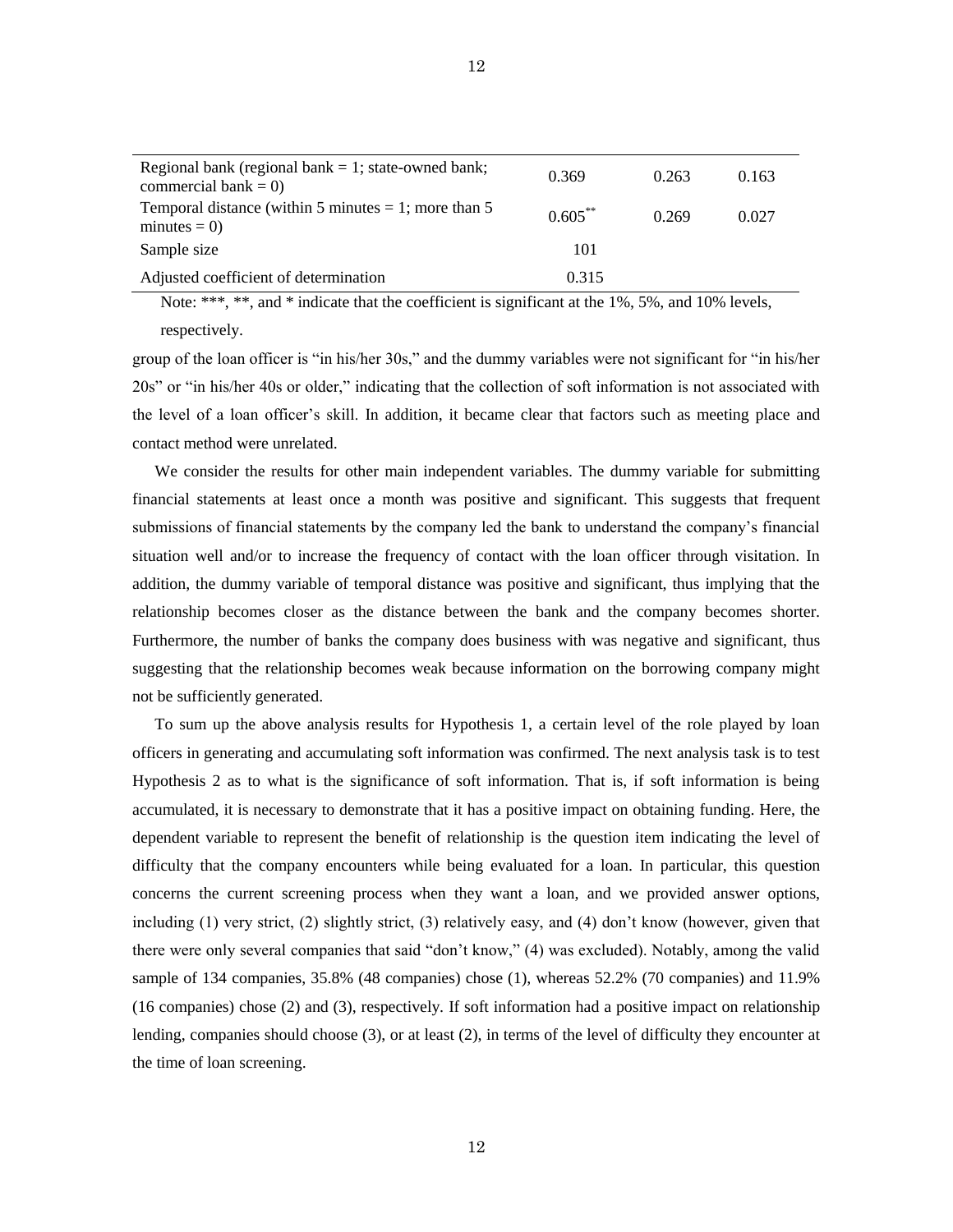Given that the choices for this question are related to preference, we are going to measure the determinants of the benefit in procuring funding in Hypothesis 2 by using an ordinal choice model. In doing so, we will also add ordinal probit analysis, which has almost the same process. This aims to test the benefit of relationship lending by incorporating the amount of soft information used in Hypothesis 1 as an independent variable.<sup>8</sup>

The following estimation model is conceivable:

 $y^*$ 

( $y^*$ : latent variable, x: independent variable,  $\beta$ : coefficient vector, and  $\epsilon$ : error term)

Furthermore, observed independent variable  $y$  and latent variable  $y^*$  would have the following relationship based on the mechanism of threshold  $k<sub>i</sub>$ :

1. ・ ・ ・ 

The threshold and the coefficient vector that satisfy the above relationship are determined by least squares estimation. There are two thresholds,  $k_1$  and  $k_2$ , to be determined to satisfy  $J = 3$  in this paper's case. If there are three answer choices for the independent variable at that time, the probability of choosing each option is also expressed specifically as follows:

$$
P(y = 0|x) = 1 / (1 + \exp(-k_1 + \Sigma \beta x))
$$
  
\n
$$
P(y = 1|x) = 1 / (1 + \exp(-k_2 + \Sigma \beta x)) - 1 / (1 + \exp(-k_1 + \Sigma \beta x))
$$
  
\n
$$
P(y = 2|x) = 1 - 1 / (1 + \exp(-k_2 + \Sigma \beta x))
$$

As for the estimation for the probit model, it can be described as follows: If the choice of the economic agent  $y_i^*$  is expressed as  $y^* = \beta x + \epsilon$ ,  $y^*$  would be observable or would be possible latent variable, and  $\epsilon$  would be the error term. Given that  $y^*$ , in the case of above equation, is unobservable,  $\gamma$  is defined to meet the following conditions:

$$
y=0 \quad \text{if} \ \ y^*<1
$$

$$
y=1 \quad \text{if } y^* \ge 0
$$

 $\overline{a}$ 

Assuming that  $\epsilon$  follows a standard normal distribution, the parameter vector  $\beta$  is estimated.

 ${}^{8}$ We also used a dummy variable that coded only "(1) very strict" as 1 to indicate the level of difficulty encountered by a company at the time of obtaining a loan and then performed probit estimation (marginal effects); however, the results were almost the same.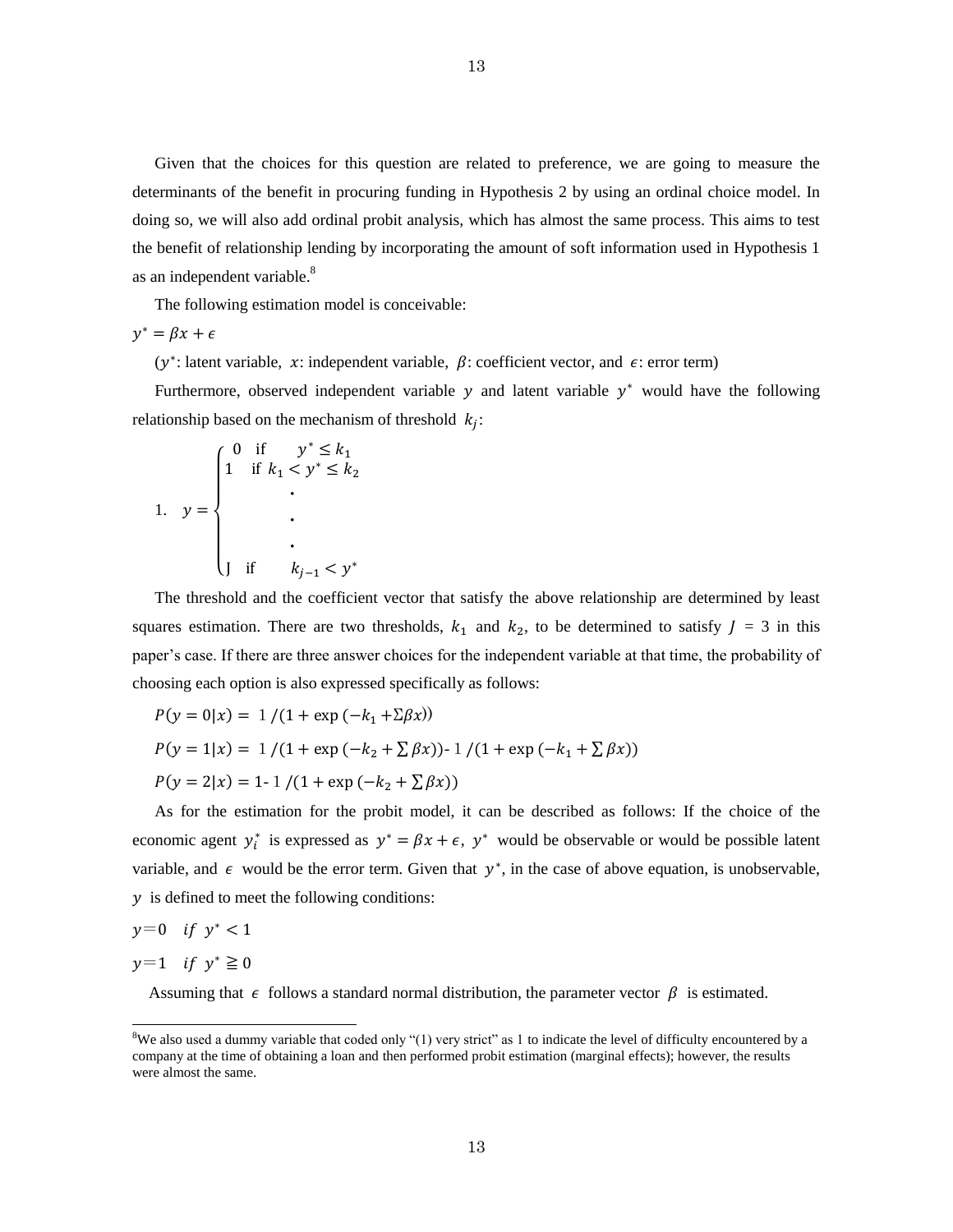|                                                | Ordinal Logit (1) |         | Ordinal Probit (2) |         |
|------------------------------------------------|-------------------|---------|--------------------|---------|
|                                                | Coefficient       | z-value | Coefficient        | z-value |
| Soft information                               | $0.433***$        | 2.82    | $0.252***$         | 2.92    |
| Tenure as CEO                                  | $-0.057$          | $-1.62$ | $-0.028$           | $-1.51$ |
| Sales (log)                                    | $-8.371$ **       | $-2.27$ | $-4.781$ **        | $-2.32$ |
| Regional bank dummy                            | $-0.002$          | $-0.05$ | $-0.035$           | $-0.15$ |
| Years doing business with the<br>main bank     | $0.235***$        | 2.72    | $0.129***$         | 2.74    |
| Temporal distance                              | 0.474             | 1.09    | 0.246              | 0.99    |
| Frequency of financial statement<br>submission | 0.252             | 0.56    | 0.080              | 0.31    |
| Two-year consecutive surplus<br>dummy          | $-0.001$          | $-0.21$ | $-0.004$           | $-0.21$ |
| cut1                                           | $-5.849$          | 2.489   | $-3.362$           | 1.446   |
| cut2                                           | $-2.844$          | 2.434   | $-1.619$           | 1.425   |
| Sample size                                    | 116               |         | 116                |         |
| LR $chi2(8)$                                   | 28.31             |         | 27.97              |         |
| Log likelihood                                 | $-97.110$         |         | $-97.282$          |         |
| Pseudo $R^2$                                   | 0.127             |         | 0.126              |         |

Table 5: Determinants for the Level of Difficulty in Loan Screening

Note) \*\*\*, \*\*, and \* indicate that the coefficient is significant at the 1%, 5%, and 10% levels, respectively.

The results of the ordinal logit and ordinal probit estimations are shown in Table 5. First, looking at Equation (1) in terms of the significance and sign of the parameters, ones such as log of sales and years doing business with the main bank are significant and generally agree with the predictions made prior to the estimation. In particular, the coefficient of soft information as an independent variable was positive and significant as we expected, thus suggesting that the more soft information is accumulated, the more benefits the company enjoys when being screened for a loan. The number of years doing business with the main bank is also positive and significant, as the theory predicted. This suggests that the relationship becomes closer, which results in a positive impact on financing as the number of years doing business with the bank becomes higher. However, the temporal distance dummy variable, which was significant in Table 5, is not significant despite being positive. We can see that the significant variables and their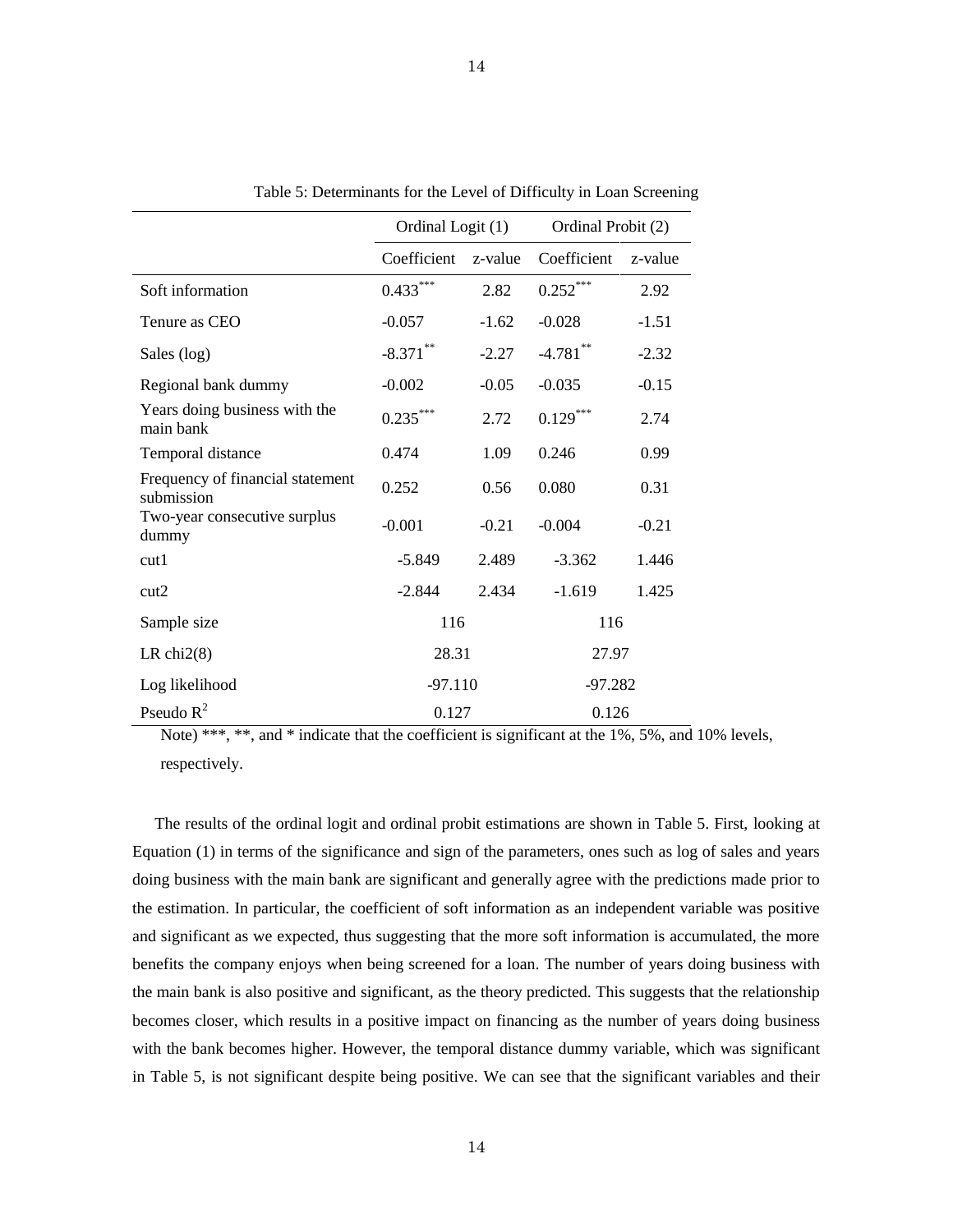signs, as shown in the results of the probit model that used the same variables as Equation (1), generally agree between the equations.<sup>9</sup>

### **5. Conclusion**

 $\overline{a}$ 

This paper demonstrates empirically whether loan officers at a bank play a role in generating and accumulating soft information when they perform financial transactions with SMEs. We used our own survey data on companies, set two analytical goals, proposed two corresponding hypotheses, and then tested them. The empirical results indicated that when a dedicated loan officer handles the same borrower on a long-term basis, he/she contributes to the generation of soft information to some extent. It also became clear that the soft information obtained by the loan officer provided benefits to the borrowing company because such information made funds easier to obtain and reduced funding restrictions.

Furthermore, the finding that the strength of the relationship had a positive effect on accumulating soft information and the actual lending was consistent with earlier studies by Hé (2010) and Tang (2012). Thus, our survey results demonstrated that the role of loan officers is important in relationship lending in China, particularly when a loan officer continuously handles the same company on a long-term basis (defined as no replacement for two years). Conversely, the results suggested that the potential for a company to obtain funding becomes worse when the loan officer is replaced. This is also consistent with the results shown by Scott (2006).

Based on the analysis of this paper, the importance of relationship banking in China and the role of loan officers should be appreciated more than they currently are. That being said, this paper has not considered the following two questions. First, although it is possible that the loan decision system, to which loan officers belong, varies from bank to bank, the significance of the dummy variable that distinguished state-owned banks and regional commercial banks from local financial institutions (city commercial banks, village and township banks, trust and investment corporations, etc.) was not clearly tested in this paper. Secondly, unlike Deng and Hé (2014) who have dealt with the personality and gender dimension of loan officers in their studies, this paper has left out the gender and personality in loan decision making process. Going forward, it is essential to increase the sample size of banking organizations and conduct analyses based on more detailed classifications. In addition, if soft

 $9W$ e also performed probit estimation (marginal effects) by using the dummy variable that assigned the value of 1 to the answer "(1) very strict" relative the question on the level of difficulty in obtaining a loan, which is the dependent variable in Hypothesis 2. The results also indicated that the coefficients representing the accumulation of soft information and the number of years doing business with the main bank also had negative effects at the 1% significance level.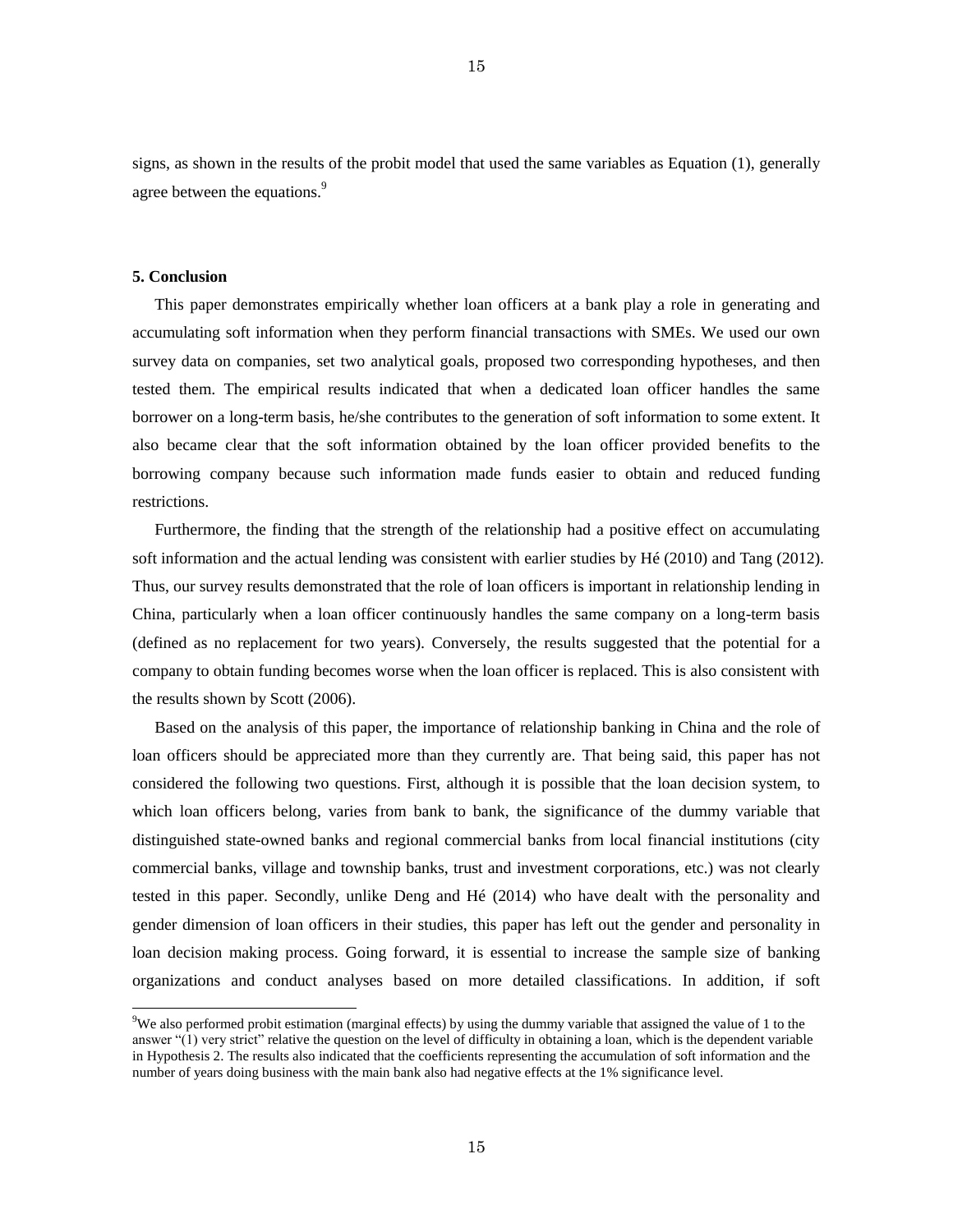information is generated by loan officers, and it has a positive lending effect on the borrowing company, as the analysis results in this paper suggested, it is probably necessary to clarify what banks' actual lending technology is based on.

# **References**

Alessandrini, P., Presbitero, A. F., & Zazzaro, A. (2009). Banks, distances and firms' financing constraints. *Review of Finance*, *13*(2), 261–307.

Boot, A. W. (2000). Relationship banking: What do we know? *Journal of Financial Intermediation*, *9*(1),  $7 - 25.$ 

Boot, A. W., & Thakor, A. V. (2000). Can relationship banking survive competition? *The Journal of Finance*, *55*(2), 679–713.

Berger, A. N., & Black, L. K. (2011). Bank size, lending technologies, and small business finance. *Journal of Banking & Finance*, *35*(3), 724–735.

Brick, I. E., & Palia, D. (2007). Evidence of jointness in the terms of relationship lending. *Journal of Financial Intermediation*, *16*(3), 452–476.

Cerqueiro, G., Degryse, H., & Ongena, S. (2009). Distance, organizational structure and Lending decisions. Pietro Alessandrini, Michele Fratianni and Alberto Zazzaro (Eds.) *The changing geography of banking and finance* (pp. 57–74). Springer.

Deng W. & Hé, J. (2014). 信贷官员的性别差異对银行貸款决策影响的前沿探析 (Exploration on the difference in loan officer's gender that affects bank's lending decision). *Foreign Economics & Management,* 10,54-60.

Godbillon-Camus, B. and Godlewski, C. J. [2007], Credit risk management in banks: Hard Information, soft information and manipulation, Munich Personal RePEc Archive. [URL:http://mpra.ub.uni-muenchen.de/](http://mpra.ub.uni-muenchen.de/)

Hé, J. (2010). 銀企関係与銀行貸款定価的実証研究 (Empirical study on the relationship between bank and company and the amount of bank loan). 財経論丛 *(Finance and Economy Forum),1*, 57–63. Hé, J. (2013). "銀企関係如何影響中小微企業貸款抵押? (How does the relationship between bank and company affect small and medium-sized company's loan guarantee?). 経済管理 *(Economic Management, 9*, 53–63.